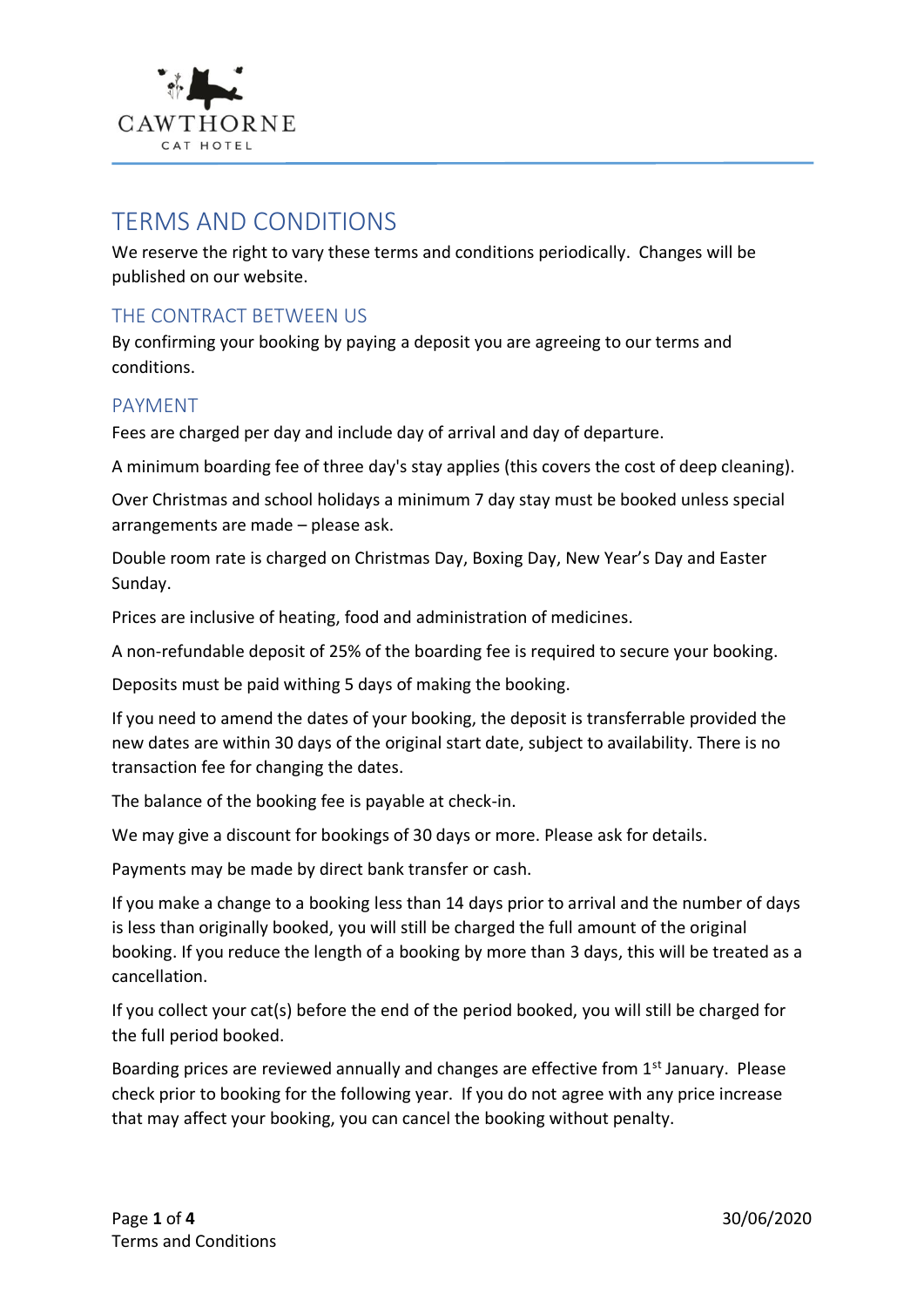

#### CANCELLATIONS

All cancellations must be made in writing, preferably by email. Cancellations made less than 28 days prior to the booking start date will incur a cancellation fee of 25%. Cancellations made less than 7 days prior to the booking start date will incur the full booking charge. We may be able to refund part of this if we are able to fill your place. An invoice will be issued for the cancelled booking. If you have travel insurance, you may be able to claim.

## CHECK IN AND CHECK OUT

We use an appointment system for arrivals and departures. If you are running early or late for your appointment please let us know. If there is another customer at the hotel when you arrive, you will be asked to wait outside in your car until they have left.

Our opening hours are:

| Monday to Saturday | $09:15 - 12:15$ and $15:30 - 17:30$ |
|--------------------|-------------------------------------|
| Sunday             | $09:15 - 12:15$                     |

We board cats all year round including Christmas and New Year.

We are closed for arrivals and departures on Christmas Eve, Christmas Day, Boxing Day, New Year's Eve, New Year's Day, and Easter Sunday.

### DROPPING OFF YOUR CAT

We would normally expect cats to be brought to the cat hotel by their owners. We need to discuss your cat's health with you on arrival. If someone else is going to be bringing your cat(s) you must inform us of this in advance so that a telephone check in can be arranged.

## EMERGENCY CONTACT

We require an emergency contact number for a friend, relative or neighbour in case you are uncontactable. A contact number for a standby collector (if different) should also be provided in case you are delayed, as we cannot guarantee to be able to board your cat(s) for extra days.

### FAILURE TO COLLECT

If you fail to collect your cat(s) within two weeks of the agreed pick up date, and all attempts to contact you or your emergency contact numbers have failed to get a response, your cat(s) will become the property of Cawthorne Cat Hotel and may be re-homed.

### VACCINATIONS

All cats must be vaccinated against feline infectious enteritis, feline herpesvirus and feline calcivirus. Vaccination against feline leukaemia is optional. Vaccinations must:

- have been within the last twelve months
- have been at least seven days prior to boarding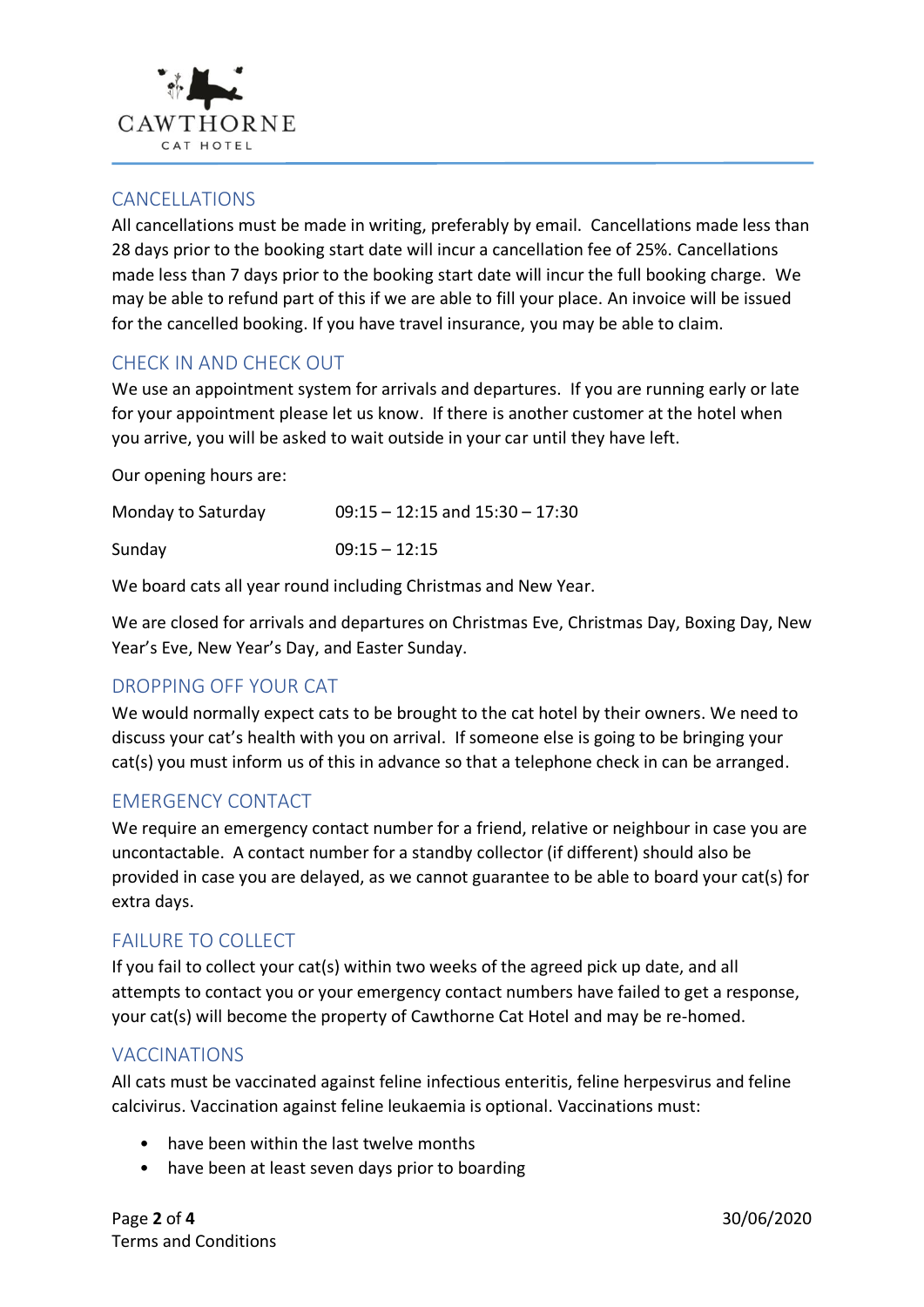

• be valid until the end of your cat's stay

If your cat is staying with us for a long stay, we are happy to take them to the vet for vaccination when due, with your agreement. You will be responsible for the cost of the vaccinations and a transport charge.

Please bring a copy of your cat's vaccination card with you.

### HEALTH AND WELL-BEING

Please ensure your cat's flea and worm treatments are up to date before arrival. If fleas or worms are found, appropriate treatment will be administered and charged accordingly. If this action is necessary we will take all reasonable measures to notify you in advance of any treatments given.

We reserve the right to refuse admission of any cats showing signs of illness pending veterinary advice. Owners must inform us at the time of booking and arrival of any medical history which may affect the cat's stay, including any pre-existing or recurring medical conditions.

All cats over 6 months of age must be neutered or spayed.

If your cat should become unwell during their stay, we will refer them your vet (if they are in our local area) or to our own vet. We will always attempt to contact you or your emergency contact first.

All of the above will be undertaken at your expense and you will need to pay any fees on collection.

Although your cat is insured during their stay with us, our insurance does not cover preexisting conditions and it is always advisable that cats are individually insured by their owners.

Cats are boarded at the sole risk of the owner and whilst every care will be taken, Cawthorne Cat Hotel cannot be liable for illness, injury or death of any animal in their care.

### CATS SHARING ROOMS

Only cats from the same family home may share a room, at the owner's request. We reserve the right to separate the cats if necessary, i.e. if they are not getting along. The appropriate charges will apply.

#### THINGS TO BRING WITH YOU

- Current vaccination certificate for each cat.
- Prescription food / medication if applicable.
- Favourite toys, blankets, bed, brush, etc.